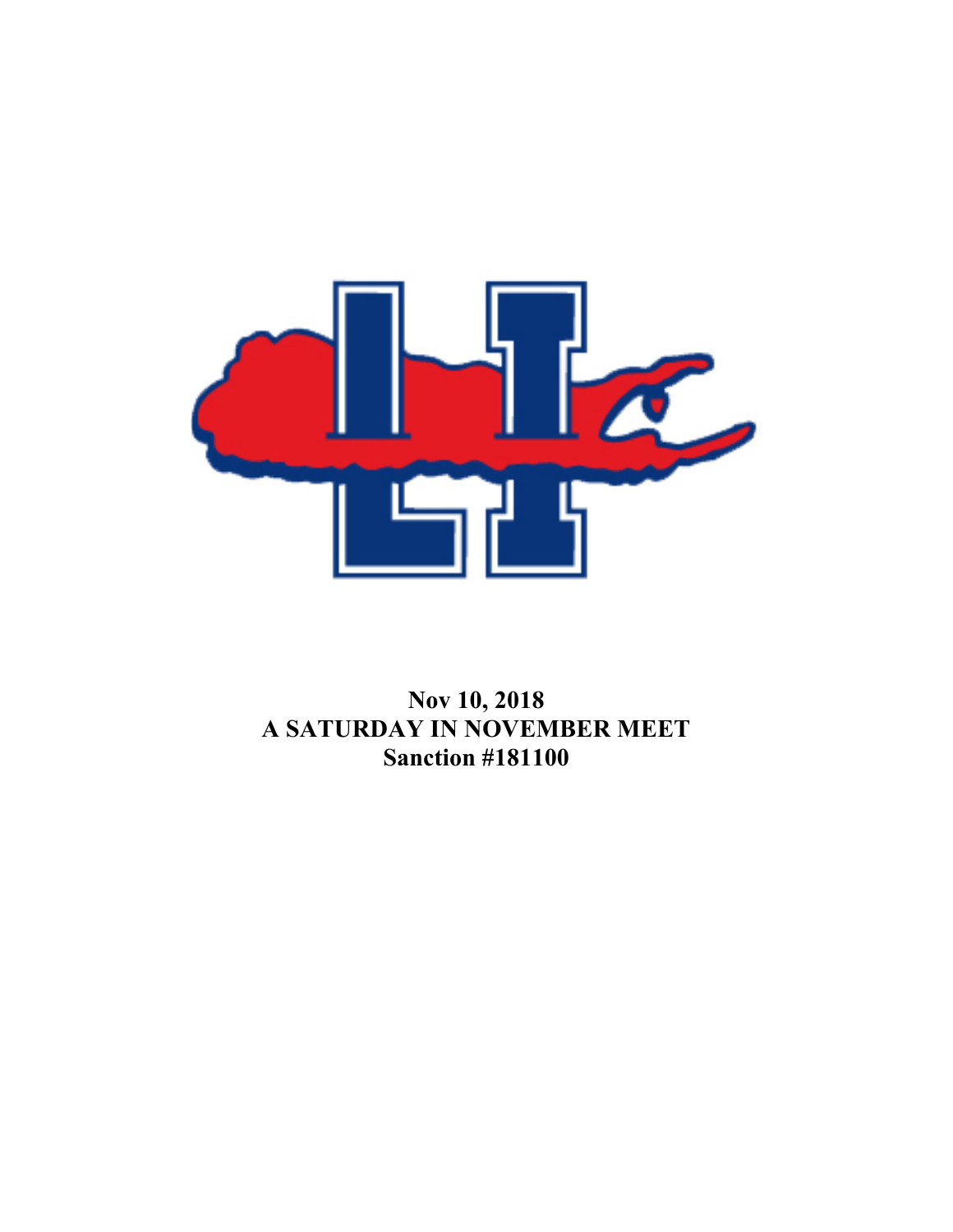## **A SATURDAY IN NOVEMBER MEET**

**Nov 10, 2018**

**SANCTION:** Held under the sanction of USA Swimming/Metropolitan Swimming, Inc., **#181100**

- **LOCATION: Nassau County Aquatic Center Eisenhower Park, East Meadow, NY 11554**
- **FACILITY: 10 Lane by 25 yard competition pool w/ 2 meter min depth**  The pool **Has Not been** certified in accordance with Article 104.2.2C (4)
- **SESSIONS: Session One – 12&U and Open – Saturday Nov. 10 warm-up 1-1:50pm Start 2pm**
- **FORMAT: The meet is a Timed Final Event. The meet will be Deck Seeded**
- **ELIGIBILITY:** Open to all USA Swimming/Metropolitan Swimming Inc. registered swimmers. All swimmers participating in this meet must be registered by the first day of the meet. Age on **Nov 10, 2018** will determine age for the entire meet.
- **ENTRIES: All Athletes are limited to enter 3 events per session. Deck entries will not be accepted. NT's will not be accepted. Hy-Tek Email entries will be accepted**

U.S. Mail Payment to: L I Swimming Att. L. Herrera**, 750F Stewart Ave., Garden City, NY 11530** Email Entries/Confirm Entry Receipt: **[entries@longislandswimming.com](mailto:entries@longislandswimming.com)**

An email confirming receipt of entries if you provide an email contact. Please contact Meet Director if you do not receive such a report within 2 days of your original email.

- **DEADLINE:** 1: Metro LSC teams will be given priority on a first come/first served basis. Metro team entries must be received by **9/15/18**. 2: The final entry deadline for this meet is Oct 30, **2018** 3: Metro entries received between 9**/15/18** and 10**/30/18 along with**  Entries from other LSC's will be entered in the order they were received, as space allows.
- **ENTRY FEE:** An entry fee of \$5.00 per individual event must accompany the entries. Make check payable to: **Long Island Swimming** Payment must be received by Nov 10**, 2018**. A credit Card will be charged on 11/10 prior to the team receiving their scratch sheet for payment not received. If the attending coach does not have a card and the payment has not been received the team will not be able to compete.
- **WARM-UP:** General warm up with assigned lanes for the first 40 minutes. Sprint lanes and General lanes will be available for the remaining 10 minutes. Lane assignments will be distributed along with the scratch sheet each session.
- **SCRATCHES:** Coaches will be given scratch sheets upon check-in for each session. All scratches are due no later than 30 minutes prior to the start of the session. Coaches are asked to draw a line through an individual event to indicate clearly that individual event is a scratch or when an athlete is out of the session completely draw a line through the swimmers name who will not be participating in the session.
- **COACHES:** In accordance with Metropolitan Swimming Inc. Policy, only those coaches who display current, valid USA Swimming credentials will be permitted to act in a coaching capacity at this meet. Coaches who do not possess these credentials will be required to leave the deck area.
- **AWARDS:**  $1^{st} 10$ th place awards will be given to the 12&U athletes.  $1^{st} 3^{rd}$  place awards will be given to the 13 & O athletes. Events 3, 4, 9, 10, 15 & 16 will be awarded for 1st-10th for both 10&U and 11-12. Events 21, 22, 23, 24, 25 & 26 will be awarded for  $1<sup>st</sup>-10<sup>th</sup>$  for 10&U, 11-12 athletes and  $1<sup>st</sup>-3<sup>rd</sup>$  for 13&over athletes
- **OFFICIALS: Meet Referee**: Rich Brown [rmbrown173@icloud.c](mailto:richbrown4@verizon.net)om Meet Admin: Somma Officials wishing to volunteer should contact Meet Referee by Nov **12, 2018**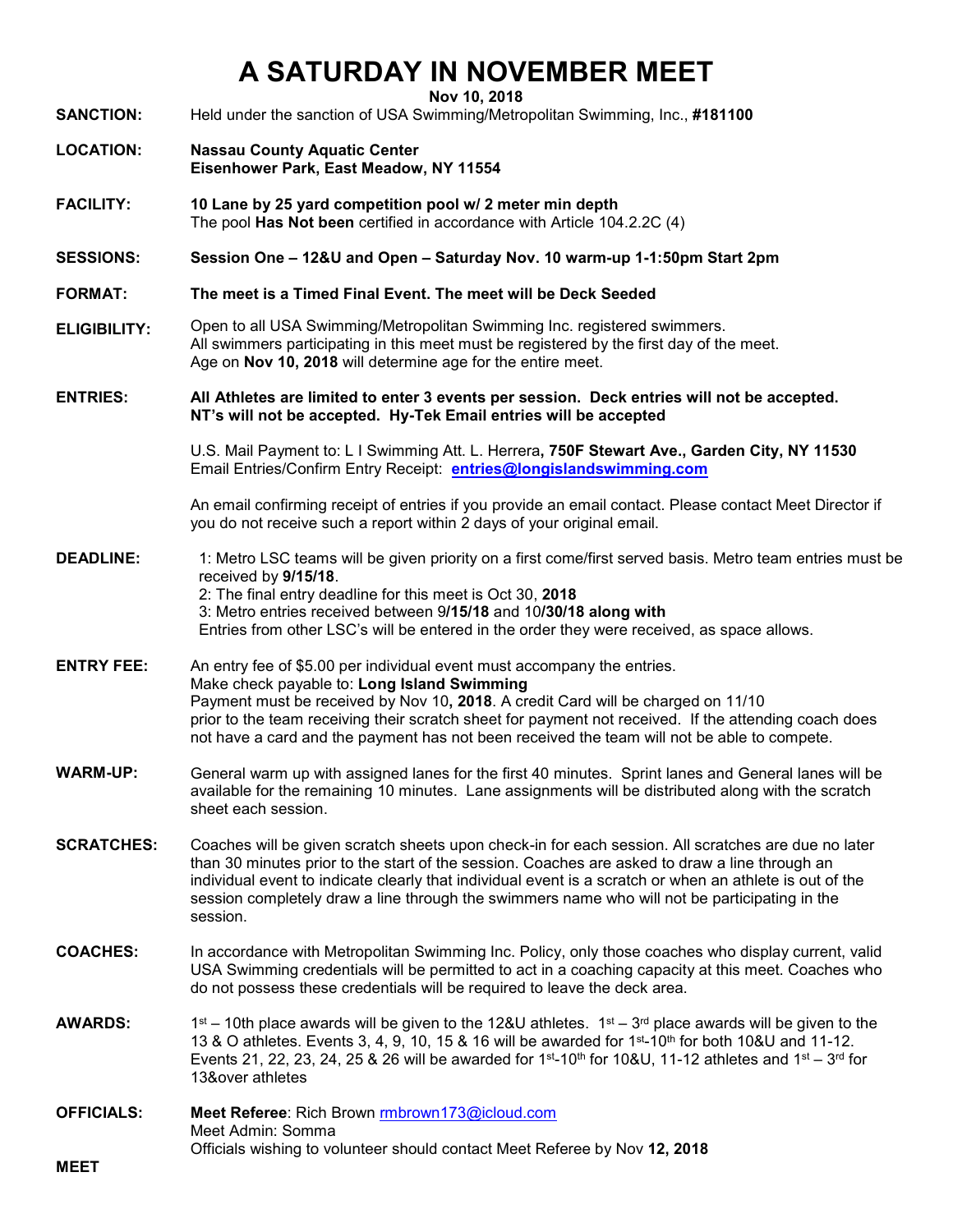| <b>DIRECTOR:</b>                                      | Dom Boccio, dboccio@longislandswimming.com 516.378.8467 - Questions concerning the<br>meet will only be entertained when communicated via a certified coach on an invited team.                                                                                                                                                                                                                                                                                                                                                                                                                                                                                                                                                                                                                                                                                                                                                                                                                                                            |  |  |
|-------------------------------------------------------|--------------------------------------------------------------------------------------------------------------------------------------------------------------------------------------------------------------------------------------------------------------------------------------------------------------------------------------------------------------------------------------------------------------------------------------------------------------------------------------------------------------------------------------------------------------------------------------------------------------------------------------------------------------------------------------------------------------------------------------------------------------------------------------------------------------------------------------------------------------------------------------------------------------------------------------------------------------------------------------------------------------------------------------------|--|--|
| <b>DISABILITY</b><br><b>SWIMMERS:</b>                 | Swimmers with disabilities are encouraged to attend. Contact the meet director if you need special<br>consideration.<br>The athlete (or the athlete's coach) is also responsible for notifying the meet referee of any disability<br>prior to the competition.                                                                                                                                                                                                                                                                                                                                                                                                                                                                                                                                                                                                                                                                                                                                                                             |  |  |
| <b>AUDIO/VISUAL</b><br><b>STATEMENT:</b><br>Drones:   | Use of Audio or visual recording devices, including a cell phone, is not permitted in changing<br>areas, rest rooms, behind the blocks or locker rooms<br>"Operation of a drone, or any other flying apparatus, is prohibited over the venue (pools,<br>athlete/coach areas, spectator areas and open ceiling locker rooms) any time athletes,<br>coaches, officials and/or spectators are present."                                                                                                                                                                                                                                                                                                                                                                                                                                                                                                                                                                                                                                       |  |  |
| <b>POLICY:</b>                                        | Any photographer or videographer, who intends to take pictures at a Metropolitan Swimming<br>sanctioned meet, must complete and submit a Photographer Registration Form to the Meet Director<br>before commencing activity. Forms are available on the Metropolitan Swimming website as well as<br>from the Meet Director.                                                                                                                                                                                                                                                                                                                                                                                                                                                                                                                                                                                                                                                                                                                 |  |  |
| <b>RULES:</b>                                         | The current USA Swimming Rules and Regulations will apply.<br>The USA Swimming Code of Conduct is in effect for the duration of the meet.<br>The overhead start procedure may be used at the discretion of the meet Referee.                                                                                                                                                                                                                                                                                                                                                                                                                                                                                                                                                                                                                                                                                                                                                                                                               |  |  |
| <b>SAFETY:</b>                                        | Metropolitan Safety and Warm-up procedures will be in effect. Marshals will be present throughout<br>warm-ups and competition, and have the authority to remove, with the concurrence of the meet<br>Referee, any swimmer, coach, club, or spectator for failure to follow the safety rules. "Any swimmer<br>entered in the meet must be certified by a USA Swimming member coach as being proficient in<br>performing a racing start or must start each race from within the water. When unaccompanied by a<br>member-coach, it is the responsibility of the swimmer or the swimmer's legal guardian to ensure<br>compliance with this requirement.                                                                                                                                                                                                                                                                                                                                                                                       |  |  |
| <b>MEET</b><br><b>DECORUM:</b>                        | Each club is requested to handle its own team and discipline problems. Anyone found vandalizing<br>county property; stealing or displacing disorderly conduct will be subject to disqualification, ejection<br>from the meet and possible criminal prosecution.                                                                                                                                                                                                                                                                                                                                                                                                                                                                                                                                                                                                                                                                                                                                                                            |  |  |
| <b>DISCLAIMER:</b><br><b>DECK</b><br><b>CHANGING:</b> | Upon acceptance of his/her entries, the participant waives all claims against Nassau County Aquatic<br>Center, Long Island Aquatic Club, Long Island Swimming,, Metropolitan Swimming Inc., USA<br>Swimming Inc., their agents or representatives for any injury occurring as a result of the meet.<br>It is understood that USA Swimming, Inc. and Metropolitan Swimming, Inc. shall be free from any<br>liabilities or claims for damages arising by reason of injuries to anyone during the conduct of the meet.<br>Is Prohibited                                                                                                                                                                                                                                                                                                                                                                                                                                                                                                       |  |  |
| <b>ADMISSION:</b>                                     | All tickets will be sold online - http://www.longislandswimming.com/hosted-meets.html<br>\$10.40 Adult / Session -<br>All children over the age of 3 require a ticket<br>Meet heat sheets will be available on meet mobile /<br>No programs will be sold<br>AT DOOR ADMISSION:\$20.00 per session cash only - Please use the online system                                                                                                                                                                                                                                                                                                                                                                                                                                                                                                                                                                                                                                                                                                 |  |  |
| <b>MERCHANTS:</b>                                     | A concession stand is operated by the Nassau County Aquatic Center. No glass will be permitted on<br>the deck.<br>Hobieswim will be available throughout the entire meet                                                                                                                                                                                                                                                                                                                                                                                                                                                                                                                                                                                                                                                                                                                                                                                                                                                                   |  |  |
| <b>PARKING:</b><br><b>DIRECTIONS:</b>                 | There is ample free parking available in the park<br>FROM VERRAZANO NARROWS BRIDGE AND KENNEDY AIRPORT:<br>Follow signs to Belt Parkway/Long Island East. Take Belt Parkway eastbound past Kennedy<br>Airport - after Kennedy Airport stay in the left lane and look for signs to Southern State Parkway East.<br>Take So.State Pkwy East to Meadowbrook Pkwy (northbound) to NY-24 Hempstead Turnpike (exit<br>M4) East. On Hempstead Turnpike go to the left lane and make a left at the first light (Merrick Ave.)<br>At first traffic light make a right. This is the entrance to the pool.<br>FROM WHITESTONE AND THROGS NECK BRIDGES<br>Take Cross Island Parkway South to Exit 29, Grand Central Parkway eastbound. Follow<br>Grand Central Pkwy to Meadowbrook Pkwy southbound (Jones Beach). Get off Meadowbrook<br>Pkwy at NY-24 Hempstead Tpke.(exit M4). On Hempstead Turnpike go to the left lane and make a<br>left at the first light (Merrick Ave.) At first traffic light make a right. This is the entrance to the pool. |  |  |